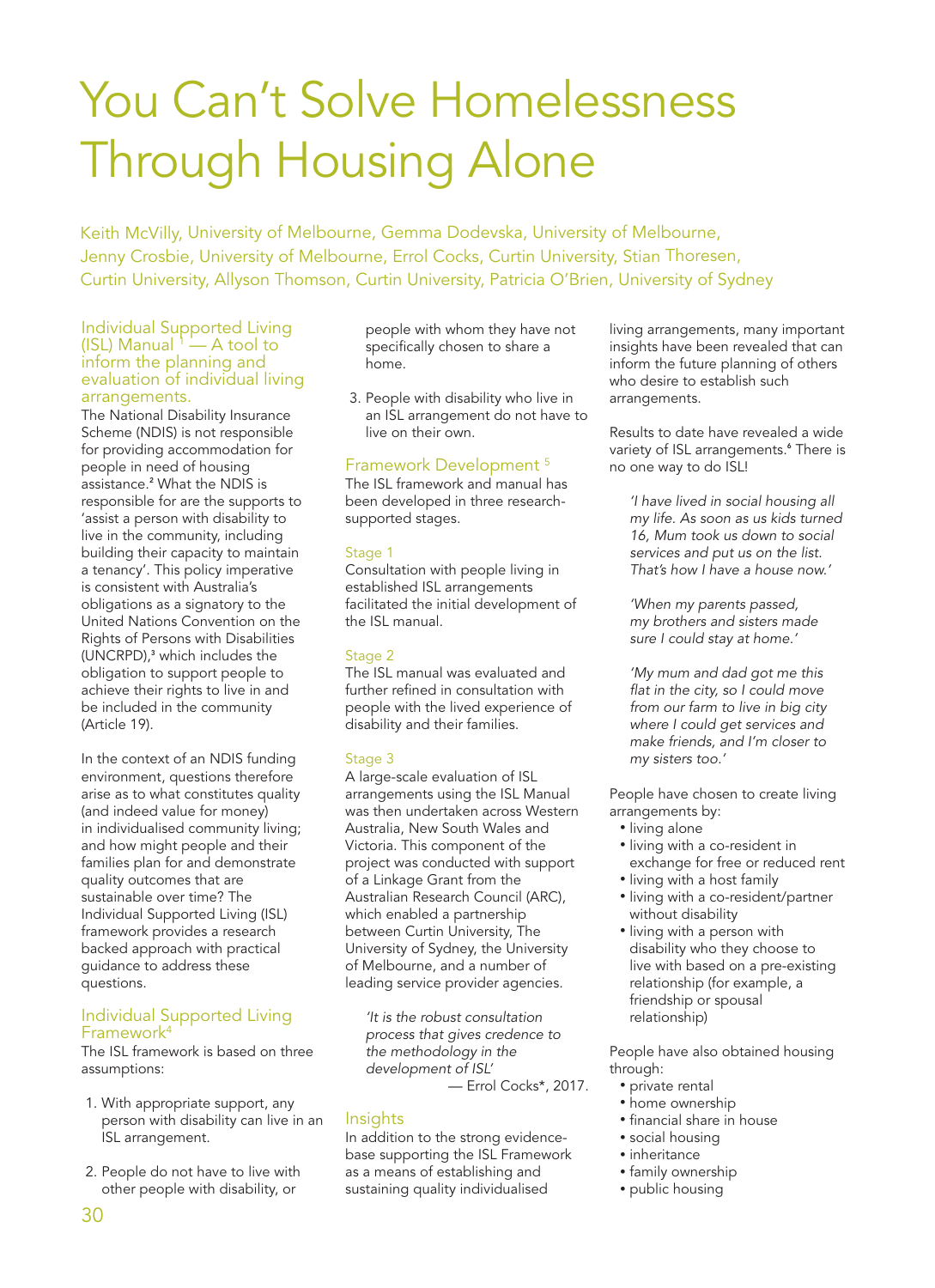# Sarahs'\*\* Story

I used to go to a 'special school'. I left home at 18 years of age, and moved into public housing. When things started getting a bit much, the only avenue of action that was available was to go through what they call a tenancy tribunal. I left as well, because, you know him [the neighbour] and his mates knew where I lived so I was out o' there.

For a while, I was just couch surfing, slept in a car a few times, slept on the street. Going home again just wasn't an option.

I think back to what I did next and it probably wasn't a good idea. I found a hospital so I stayed there, the things I saw. Well you know.

I've seen quite a few interesting things over the years.

I lived in a hostel for a few years. Well a few but there was a main one that I stayed at. They opened a second one and I became the night care taker. I got free rent basically, and a small amount on the side. I basically had a breakdown after a series of things that happened in the hostel. No one would have known, no one was there to see it. Until 2008 they [services] let me fall through the gap. The depression got diagnosed in 2008 soon after I asked a supported facility if they had any space. That is where I ended up. The services provided a roof over my head. They did everything for us. Two friends still live there and I always hear about stuff going missing. They didn't even trust us with the laundry. There were 60 people living there in the end. As a result, lots of things used to happen. Eventually, towards the end of 2011, I had sort of had enough so I moved out.

A friend at church helped me out as far as getting a unit for me. Every church I have been to has been able to fix it and help out.

In 2013, I came to [the town in which I now live]. I decided I liked it so much I thought I'll live here. I was living by myself but I couldn't handle it. I didn't do cooking or anything. Sometime after I moved here, we [husband] reconnected on Facebook. Early 2015 he moved here. We now pay rent to his parents. He keeps in contact with them still, that's for sure. Dad came over for the wedding.

In five years' time, we'll probably still be married. I don't think we will move anywhere. We kinda like it here.

Most important for us two being able to maintain this arrangement? Oh, I guess making sure that there is adequate and appropriate support. Which there is, from all respective parties. If we didn't get funding, that would be a threat.

#### ISL arrangement evaluation process

The framework is structured around eight themes. These themes describe what needs to be in place to achieve a quality and sustainable ISL arrangement. Each theme has multiple attributes, which are the good practices that when combined establish 'the theme'. These are summarised below.

#### Theme one — Leadership

One or more people have clear goals to set up an ISL arrangement. This might include the person with disability and a key family member. The leader(s) strongly advocate for the ISL arrangement. They bring together the resources that are needed (finances, other people and expertise, etc), and support the development of 'a plan of action'. They continue to call together a network of supporters and actively review 'the plan'.

#### Theme two — My Home

The persons' home is secure in the long-term and they have control over that tenure. They do 'normal' things around their home, which all other people do at home. Their home reflects their personality and interests.

#### Theme three — One Person at a Time

The person is at the centre of the arrangement; everything about the arrangement is driven by the person's

Figure 1. Theme 2: My Home, its related attributes, indicators and evidence.



The person has secure tenure in the home.

#### Indicators:

- 1. The person has secure tenure in his or her home.
- 2. There are formal and/or informal measures within the arrangement that recognise and protect the person's security of tenure in his or her home.

#### Evidence:

- a) Is the person living in the type of home and in a location that they prefer?
- b) What measures provide security of tenure for the person? For example:
	- The person has formal ownership or tenancy of the home.
	- The person is included in a formal agreement regarding their living in the home of another person.
	- The person's name is on bills for utilities, etc.
	- The person has keys to their home.
- c) Are decisions about moving from the home and/or having another person living in the home made by or in consultation with the person?